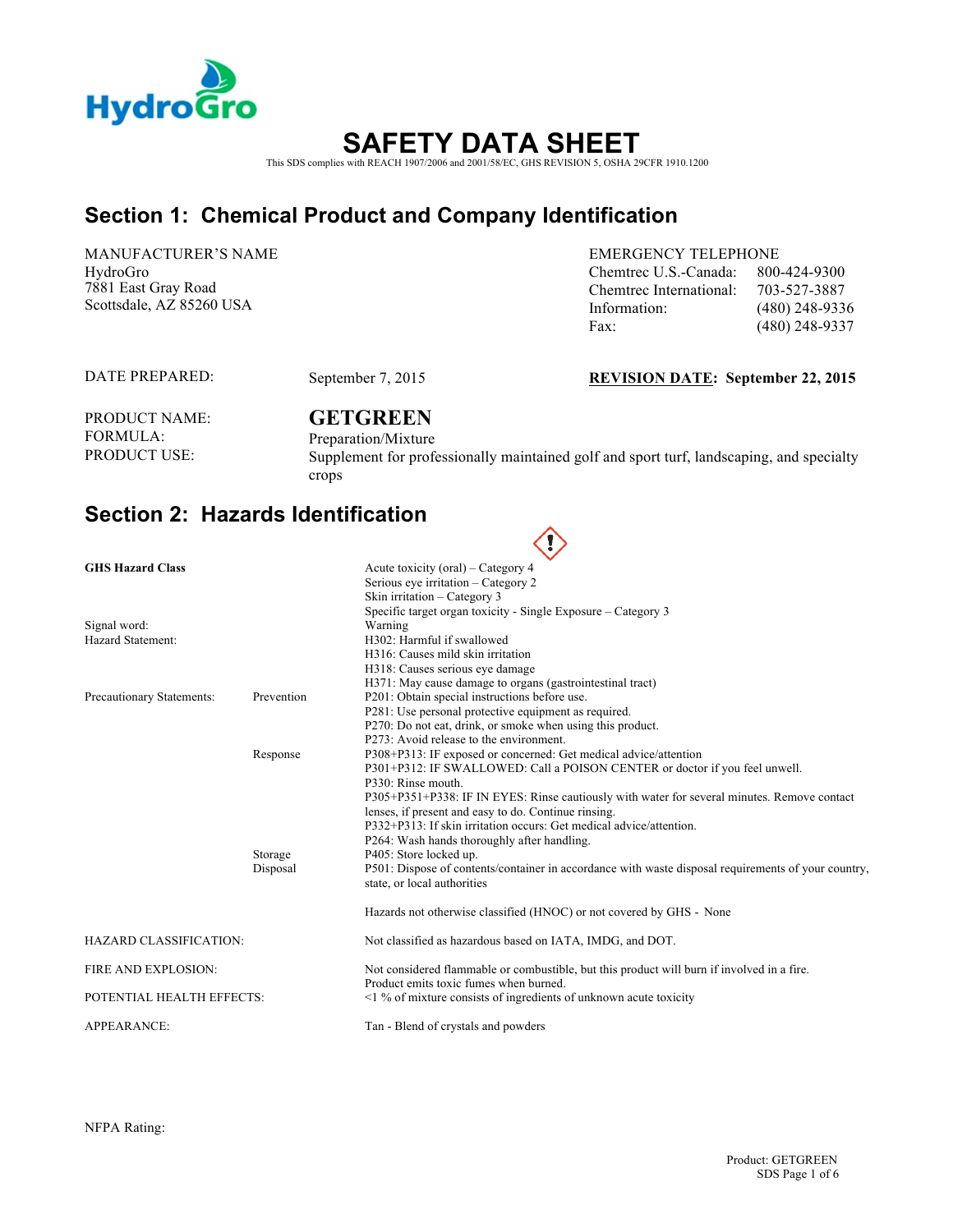

| Component       | Health | Flammability | Reactivity | Special |
|-----------------|--------|--------------|------------|---------|
|                 | (Blue) | (Red         | Yellow)    | 'White) |
| <b>GETGREEN</b> |        |              |            | $-----$ |

# **Section 3: Composition, Information on Ingredients**

| <b>PRODUCT</b><br><b>COMPOSITION</b> | <b>APPROX</b><br>$\%$ | <b>CAS</b><br>NO. | <b>EC NUMBER</b> | <b>CANADA</b><br>DSL |
|--------------------------------------|-----------------------|-------------------|------------------|----------------------|
| Non-hazardous ingredients            | < 65                  |                   | --               |                      |
| Ammonium Sulphate                    | $\leq$ 15             | 7783-20-2         | 231-984-1        |                      |
| Iron ETDA                            | $<$ 5                 | 15708-41-5        | 239-802-2        |                      |
| Magnesium Sulphate                   | $<$ 5                 | 10034-99-8        | 231-298-2        |                      |
| Manganese Sulphate                   | $<$ 5                 | 10034-96-5        | 232-089-9        | N                    |
| Zinc Sulphate                        | $<$ 5                 | 7446-19-7         | 231-793-3        |                      |

Some items on this SDS may be designated as trade secrets (TS). Bonafide requests for disclosure of trade secret information to medical personnel must be made in accordance with the provisions contained in 29 CFR 1910.1200 I 1-13.

## **Section 4: First Aid Measures**

#### **Description of First Aid Measures**

| Inhalation          | Remove to fresh air. If not breathing, provide CPR (cardio pulmonary<br>resuscitation). Get immediate medical attention. |
|---------------------|--------------------------------------------------------------------------------------------------------------------------|
| <b>Skin Contact</b> | Immediately wash skin with plenty of soap and water for at least 15 minutes.                                             |
|                     | Remove contaminated clothing.                                                                                            |
| Eve Contact         | Immediately flush eyes with plenty of water for at least 15 minutes. Get immediate                                       |
|                     | medical attention.                                                                                                       |
| Ingestion           | Induce vomiting as directed by medical personnel. Never give anything to an                                              |
|                     | unconscious person. Get immediate medical attention.                                                                     |

#### **Most important symptoms and effects, both acute and delayed**

| Symptoms/Injuries after Inhalation   | Causes respiratory tract irritation. Product is an irritant to the respiratory system and can<br>cause metal fume fever.                                                                                                                                                         |
|--------------------------------------|----------------------------------------------------------------------------------------------------------------------------------------------------------------------------------------------------------------------------------------------------------------------------------|
| Symptoms/Injuries after Skin Contact | Causes skin irritation. Symptoms may include redness, drying, defatting, and<br>cracking of the skin.                                                                                                                                                                            |
| Symptoms/Injuries after Eye Contact  | Causes eye irritation. Symptoms may include discomfort or pain, excess<br>blinking and tear production, with possible redness and swelling.                                                                                                                                      |
| Symptoms/Injuries after Ingestion    | May be harmful if swallowed. Effects may include diarrhea, bloody diarrhea,<br>vomiting, CNS depression, lack of reflexes, hypocalcemia, hypoglycemia, lethargy,<br>shock, increased acidity in the blood, bluish skin discoloration, fever, liver damage<br>and possible death. |

#### **Indication of any immediate medical attention and special treatment needed**

Symptoms may not appear immediately. In case of accident or if you feel unwell, seek medical advice immediately.

### **Section 5: Fire-fighting Measures**

**Further information** None

**Suitable extinguishing media ISC** 100 **Use foam, dry chemical, carbon dioxide, or any media suitable to Use foam, dry chemical, carbon dioxide, or any media suitable to** extinguish the surrounding fire **Special hazards arising from the substance or mixture** Release of toxic NOx, SOx, metal oxides and NH3 gases **Protective actions fire-fighters** Wear standard protective equipment and self contained breathing apparatus for firefighting if necessary.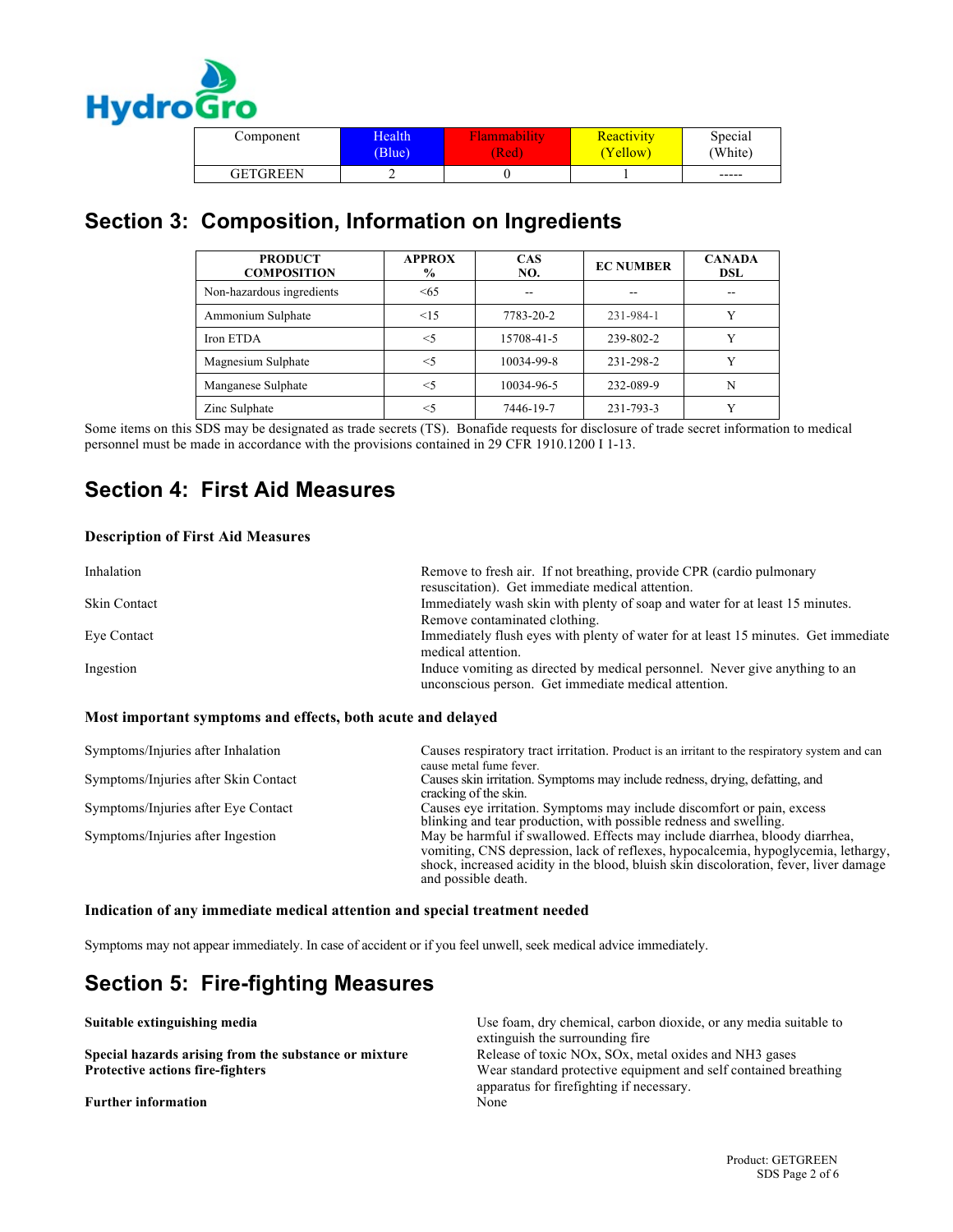

# **Section 6: Accidental Release Measures**

**Personal precautions, protective equipment, and emergency procedures**

Wear proper personal protective equipment. Avoid breathing dust.

#### **Environmental precautions**

Prevent further spillage if safe to do so. Prevent spills or contaminated rinse water from entering sewers or watercourses.

#### **Methods and materials for containment and cleaning up**

In case of small spills, use appropriate tools to put the spilled material in a plastic container. Dispose of according to the requirements of your country, state, or local authorities.

In case of large spills, use a shovel to put the material into a plastic container. Dispose of according to the requirements of your country, state, or local authorities.

**Reference to other Sections** For personal protection reference section 8. For disposal reference section 13.

### **Section 7: Handling and Storage**

#### **Precautions for safe handling**

Use only with adequate ventilation. Do not inhale dust. Keep out of reach of children. Wear proper protective equipment when handling this material. Avoid contact with skin, eyes, or clothing. Wash hands and face after handling this material. A plastic container should be used for disposal. For precautions see section 2.

#### **Conditions for safe storage, including any incompatibilities**

Store upright in a cool, dry place. Keep container closed when not in use. Keep away from heat, sparks, flame, direct sunlight, and other possible sources of ignition. Do not store with acid, metallic oxide, amines, and combustible materials. Utilize chemical segregation. Follow all applicable local regulations for handling and storage.

#### **Specific uses**

Supplement for professionally maintained golf and sport turf, landscaping, and specialty crops.

### **Section 8: Exposure Controls/Personal Protection**

#### **Control Parameters**

| <b>PRODUCT</b><br><b>COMPOSITION</b>     | <b>ACGIH</b><br><b>TLV</b> | <b>OSHA</b><br>PEL | <b>NIOSH</b><br>REL |
|------------------------------------------|----------------------------|--------------------|---------------------|
| Ammonium Sulphate<br>(as NH3)            | 25 ppm                     | 35 ppm             | --                  |
| Iron ETDA                                | $- -$                      | $- -$              | $- -$               |
| Magnesium Sulphate                       | --                         | --                 | --                  |
| Manganese Sulphate (All<br>Mn compounds) | 5 mg/m <sup>3</sup>        | $5 \text{ mg/m}^3$ | --                  |
| Zinc Sulphate                            | --                         | --                 | --                  |

#### **Exposure controls**

SPECIAL VENTILATION CONTROLS: None<br>
RESPIRATORY PROTECTION: Follow

VENTILATION: Always provide good general, mechanical room ventilation where this chemical/material is used.

Follow the OSHA respirator regulations found in 29 CFR 1910.134 or the CEN European Standards (EU). Use a NIOSH/MSHA or European Standard (EN)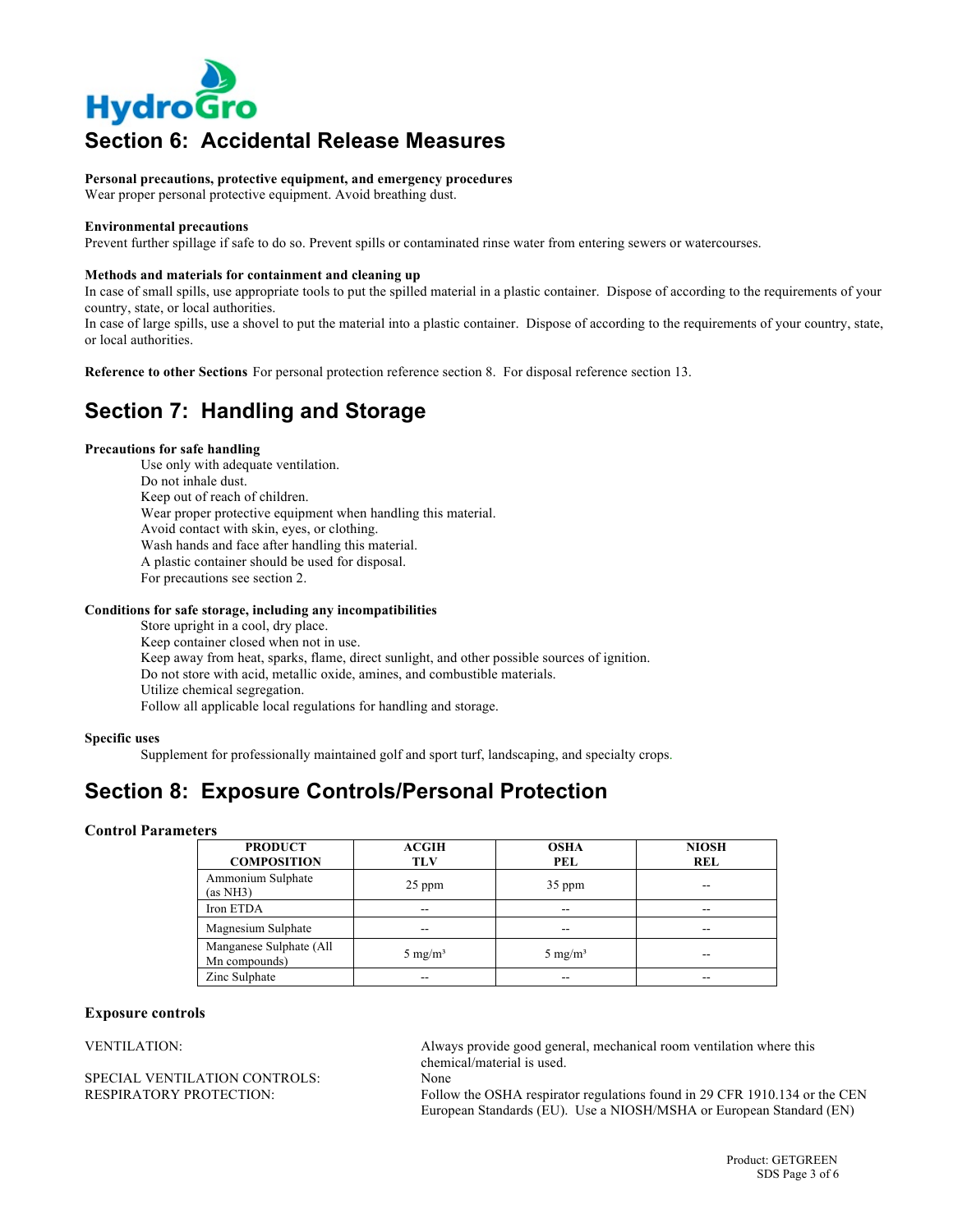

approved respirator if exposure limits are exceeded or if irritation or other symptoms are experienced. PROTECTIVE GLOVES: Neoprene, butyl, or nitrile rubber gloves are recommended. EYE PROTECTION: Recommend eye protection using safety glasses or goggles. SKIN PROTECTION: Suitable protective clothing to prevent skin contact WORK/HYGIENE PRACTICES: Avoid breathing dust. Avoid contact with eyes. Wash hands after handling. OTHER EQUIPMENT: Make safety shower, eyewash stations, and hand washing equipment available in the work area.

### **Section 9: Physical and Chemical Properties**

|                                              | <b>PRODUCT CRITERIA</b>         |
|----------------------------------------------|---------------------------------|
| APPEARANCE - COLOR:                          | Tan                             |
| PHYSICAL STATE:                              | Blend of crystals and powders   |
| ODOR:                                        | None                            |
| <b>ODOR THRESHOLD</b>                        | No data available               |
| PH                                           | $4.4$ – when mixed with water   |
| MELTING POINT/FREEZING POINT:                | No data available               |
| INITIAL BOILING POINT AND BOILING RANGE:     | No data available               |
| <b>FLASH POINT:</b>                          | No data available               |
| <b>EVAPORATION RATE:</b>                     | No data available               |
| FLAMMABILITY (Solid, gas)                    | Not flammable                   |
| UPPER/LOWER FLAMMABILITY OR EXPLOSIVE LIMITS | Not Measured                    |
| <b>VAPOR PRESSURE</b>                        | No data available               |
| VAPOR DENSITY $(AIR = 1)$                    | No data available               |
| RELATIVE DENSITY (@25 °C):                   | 1.0-1.2 g/ml (tapped 1.14 g/ml) |
| SOLUBILITY(IES)                              | Soluble in water                |
| <b>OXIDIZING PROPERTIES</b>                  | Not an oxidizer                 |
| PARTITION COEFFICIENT: n-octanol/water       | No data available               |
| <b>AUTO IGNITION TEMPERATURE</b>             | No data available               |
| DECOMPOSITION TEMPERATURE                    | No data available               |
| VISCOSITY                                    | No data available               |

# **Section 10: Stability and Reactivity**

Reactivity: Reactivity: Reacts with strong acids and strong oxidizers. Chemical Stability: Stable under recommended conditions. Possibility of Hazardous Reactions: Will not occur under normal temperatures and pressures. Conditions to Avoid: High temperatures, high pressure, increasing the pH, and incompatible materials. Incompatibility (Materials to avoid): Oxidizing agents, metals, lead, calcium, strontium salts borax, hydroxides, silver proteins, tannins, ethoxy ethyl alcohols, arsenates, phosphates, tartrates, barium, and powdered metals. Hazardous Decomposition Products: Decomposition products include NOx, SOx, metals oxides, and NH3.

# **Section 11: Toxicological Information**

| GHS Required Criteria                  | Toxicity Criteria                                   | <b>Toxicity Information</b> | Comments   | <b>Chemical Constituent</b> |
|----------------------------------------|-----------------------------------------------------|-----------------------------|------------|-----------------------------|
| <b>Acute Toxicity</b>                  | LD50(Oral/Rat):                                     | $2150$ mg/kg                | Category 4 | Zinc Sulphate               |
| Skin Corrosion/Irritation              | May cause mild skin irritation                      |                             | Category 3 | Zinc Sulphate               |
| Serious Eye Damage /<br>Eye Irritation | Causes serious eye damage                           |                             |            | Zinc Sulphate               |
| Respiratory or Skin Sensitization      |                                                     | Data not available          |            |                             |
| Germ Cell Mutagenicity                 | No data available                                   |                             |            |                             |
| Carcinogenicity                        | <b>NTP</b>                                          | Not listed                  |            |                             |
|                                        | <b>IARC</b>                                         | Not listed                  |            |                             |
|                                        | <b>OSHA</b>                                         | Not listed                  |            |                             |
| Reproductive Toxicity                  |                                                     | Data not available          |            |                             |
| STOT -- Single Exposure                | May cause damage to organs (gastrointestinal tract) |                             | Category 3 | Zinc Sulphate               |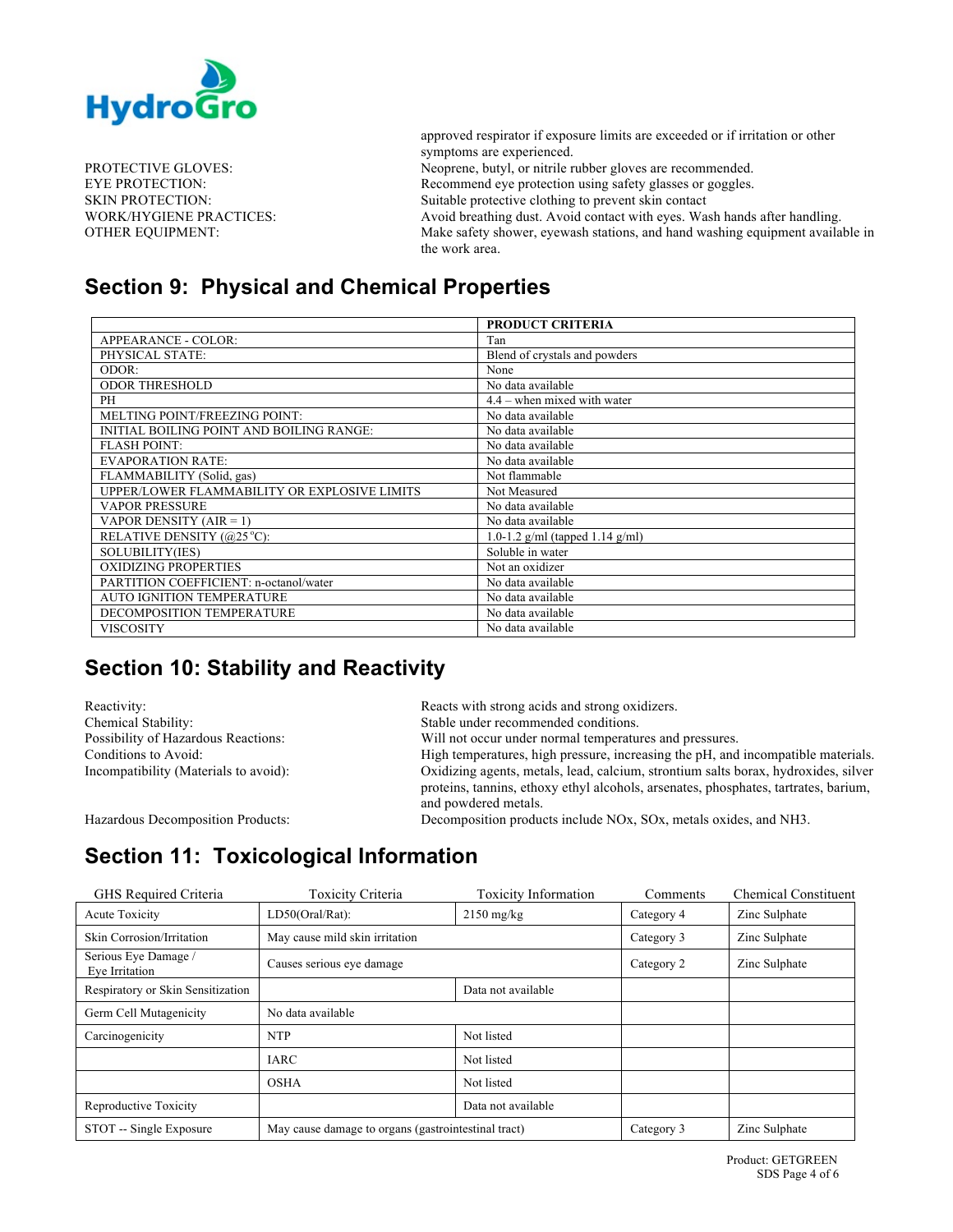

| STOT – Repeated Exposure | No data available |                    |  |  |
|--------------------------|-------------------|--------------------|--|--|
| <b>Aspiration Hazard</b> |                   | Data not available |  |  |
|                          |                   |                    |  |  |

STOT = Specific Target Organ Toxicity

# **Section 12: Ecological Information**

|                                |                                                                                        | Unemical Constituent |
|--------------------------------|----------------------------------------------------------------------------------------|----------------------|
| Toxicity:                      | LC50 Crustacean (Ceriodaphnia) 0.095 mg/l, 48hr.                                       | Zinc Sulphate        |
|                                | Hazardous to the aquatic environment, long-term hazard                                 | Manganese Sulphate   |
| Persistence and degradability: | No information is available.                                                           |                      |
| Bioaccumulative potential      | No information is available.                                                           |                      |
| Mobility in soil:              | No information is available.                                                           |                      |
| PBT and vPvB assessment:       | PBT/vPvB assessment not available as chemical assessment<br>not required/not conducted |                      |
| Other adverse effects:         | No information is available.                                                           |                      |

# **Section 13: Disposal Considerations**

**Waste from residues/unused products:** Follow the waste disposal requirements of your country, state, or local authorities.

**Contaminated packaging:** Contaminated packaging material should be disposed of as stated above for residues and unused product.

**Rinsate:** Do not dispose of rinse water containing product in a sanitary sewer system or stormwater drainage system.

# **Section 14: Transport Information**

| <b>DOT TRANSPORT:</b>  |                                                         | Not Regulated |
|------------------------|---------------------------------------------------------|---------------|
|                        | ADR = International Carriage of Dangerous Goods by Road | Not Regulated |
| <b>RAIL TRANSPORT:</b> |                                                         | Not Regulated |
| <b>SEA TRANSPORT:</b>  | <b>IMDG</b>                                             | Not Regulated |
| <b>AIR TRANSPORT:</b>  | IATA/ICAO                                               | Not Regulated |

# **Section 15: Regulatory Information**

TOXIC SUBSTANCE CONTROL ACT (TSCA) STATUS:

This product is in compliance with rules, regulations, and orders of TSCA. All components are either listed on the TSCA inventory or are considered exempt.

#### SUPERFUND AMENDMENTS AND REAUTHORIZATION ACT OF 1986 (SARA) TITLE III SECTION 313 SUPPLIER NOTIFICATION:

This regulation requires submission of annual reports of toxic chemical(s) that appear in section 313 of the Emergency Planning and Community Right To Know Act of 1986 and 40 CFR 372. This information must be included in all SDS's that are copied and distributed for the material.

The Section 313 toxic chemicals contained in this product are: None

CALIFORNIA PROPOSITION 65:

This regulation requires a warning for California Proposition 65 chemical(s) under the statute. The California proposition 65 chemical(s) contained in this product are: None

STATE RIGHT-TO-KNOW TOXIC SUBSTANCE OR HAZARDOUS SUBSTANCE LIST:

| Massachusetts's hazardous substance(s): | Not listed |
|-----------------------------------------|------------|
| New Jersey                              | Not listed |
| Pennsylvania                            | Not listed |

Chemical Constituent